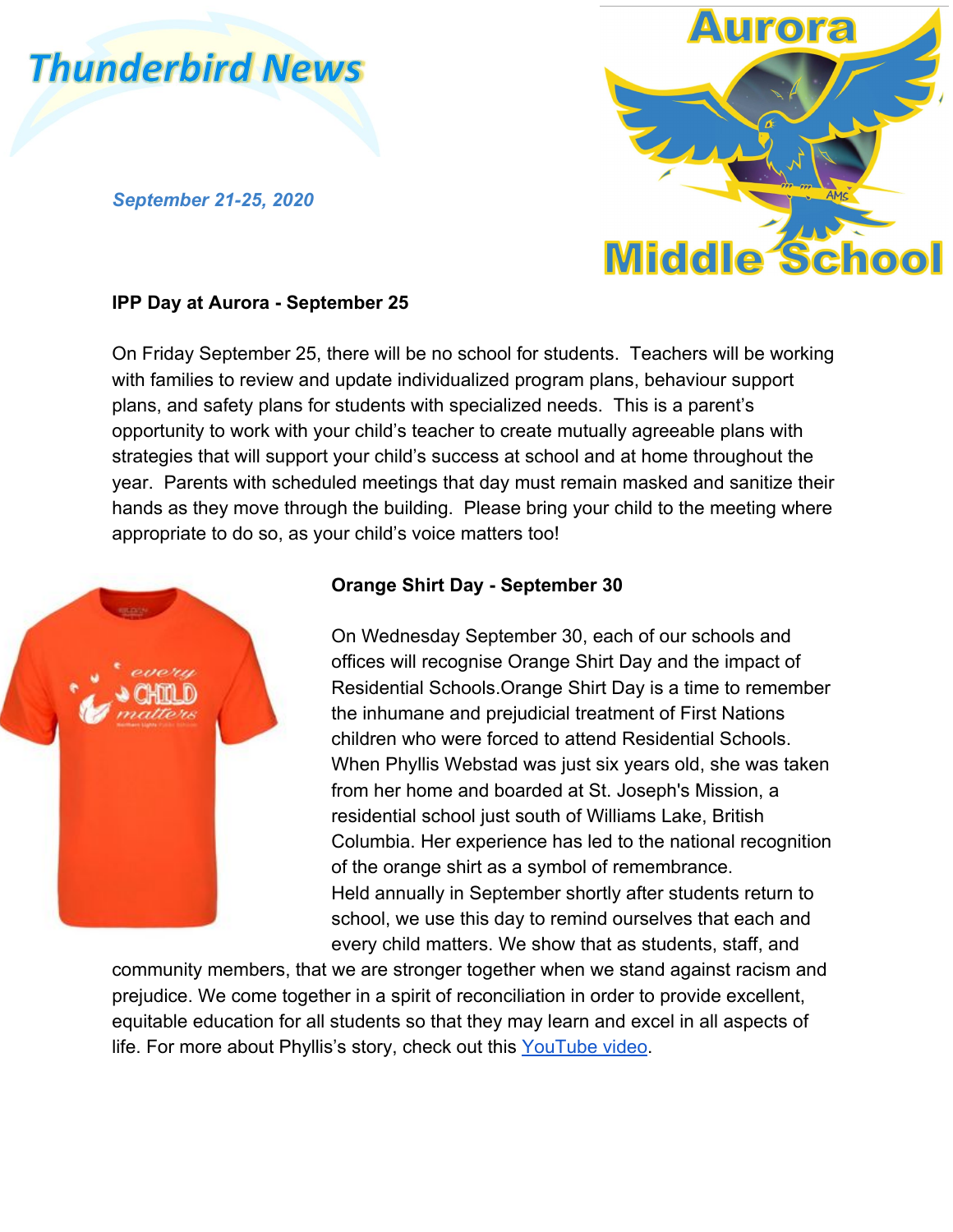# **Parent Advocacy Council Meeting**

The first PAC meeting of the 2020-21 school year will be held Wednesday Sep 23 @ 6:30pm virtually through this [Google](http://meet.google.com/efk-xpcq-xew) [Meet link](http://meet.google.com/efk-xpcq-xew). To reduce risk of transmission to our students, staff, and parents, we ask that only the parents holding or interested



in holding executive positions attend in person at the school, and encourage everyone to participate remotely wherever possible. Parents must be masked and sanitize upon entry. Send agenda items to the PAC chairperson or to [conal.donovan@nlsd.ab.ca](mailto:conal.donovan@nlsd.ab.ca).



### **Volunteers Needed: Casino Workers for Oct 15-16! Bingo Oct 16!**

Looking for a fun, two-day getaway? Look no further! The Aurora Thunder Parent Fundraising society is looking for casino volunteers to spend an exciting two days in Fort McMurray working at the Boomtown Casino to benefit the students of our school! The casino is scheduled for Thursday October 15 and Friday October 16. All meals

are provided while working your casino shifts and your travel costs and hotel accommodations will also be free of charge! Support our students and have a paid vacation too! Please call or text Joyce Cloutier at (780)623-8203 if you are able to volunteer.

Are your Friday nights lacking excitement? How about volunteering at the Lac La Biche Bingo hall? The Aurora Thunder Parent Fundraising society is hosting a bingo on Friday October 16. Enjoy a free meal while watching the bingo action and helping out the students of our school! The shift runs from 5pm to about 9pm and we require three people to work the shift. Free food and wonderful people make for a great Friday night out. Please call or text Joyce Cloutier at (780)623-8203 if you are able to volunteer.

# **Staffing Changes**

Over the past few weeks, NLPS has reassigned two teachers from Aurora Middle School to support our families who are enrolled in the [Learning Together Anywhere](https://www.nlpsab.ca/programs/learning-together-anywhere) program. We have been adjusting schedules and continue to work to ensure your child's education continues without disruption. Our class sizes and homeroom teachers remain unchanged at this time, but you may notice your child has a different teacher in one or more subject starting on Monday Sep 21. You would have received an email through School Messenger should your child's class be affected. Thank you for your patience and understanding.